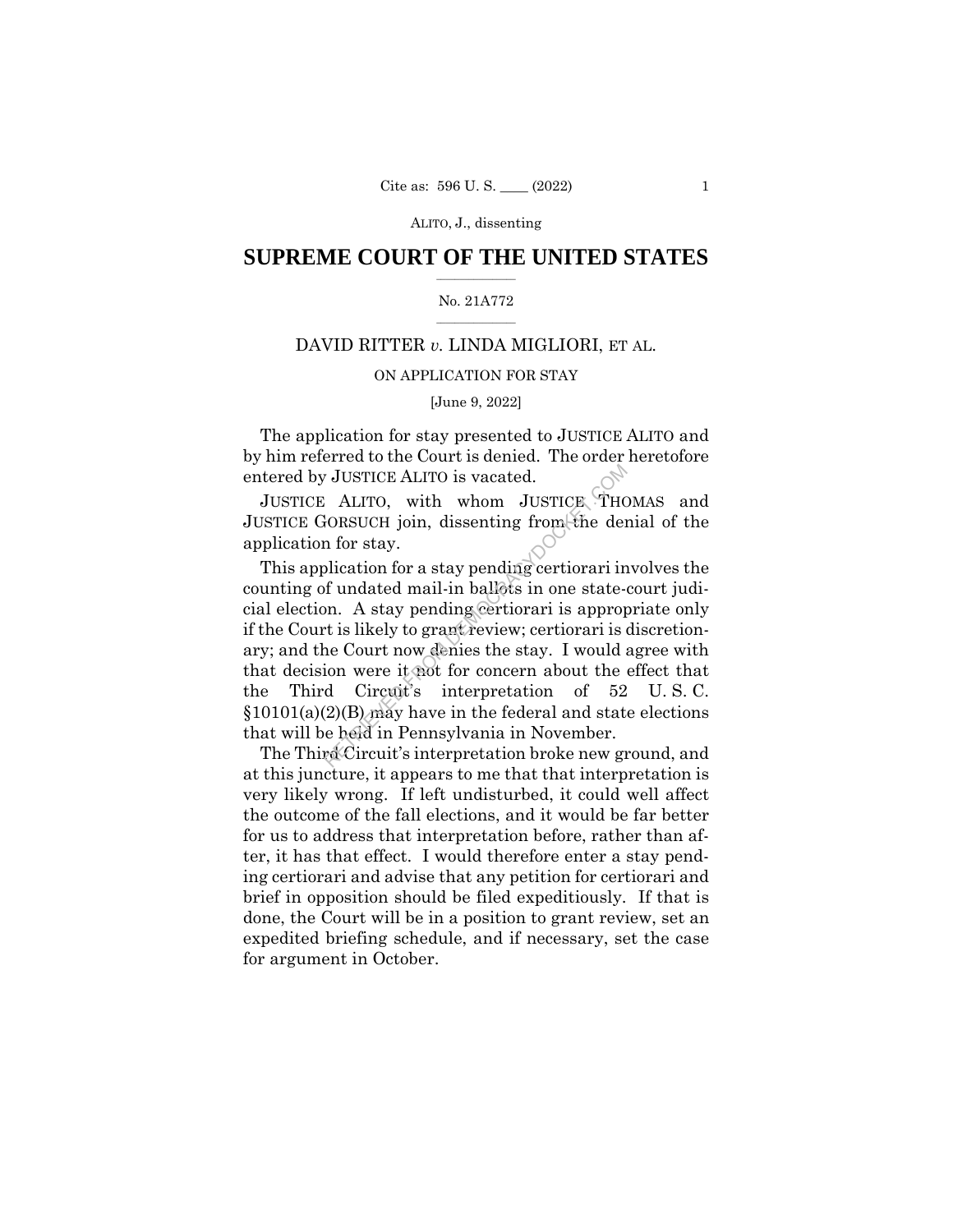#### 2 RITTER *v.* MIGLIORI

#### ALITO, J., dissenting

To illustrate why the Third Circuit's interpretation is sufficiently questionable and important to merit review, I offer the following thoughts on the interpretation of the statute in question. As I will explain, it appears to me, based on the review that I have been able to conduct in the time allowed, that the Third Circuit's interpretation is very likely wrong. It seems plainly contrary to the statutory language, but as is almost always the case when we decide whether to grant emergency relief, I do not rule out the possibility that further briefing and argument might convince me that my current view is unfounded. But with that caveat, I will proceed to discuss the statutory language.

The statutory provision in question reads as follows:

"No person acting under color of law shall . . . deny the right of any individual to vote in any election because of an error or omission on any record or paper related to any application, registration, or other act requisite to voting, if such error or omission is not material in determining whether such individual is qualified under State law to vote in such election."<br>§10101(a)(2)(B). From a differentiative in question reads as for person acting under color of law shall<br>ght of any individual to vote in any e of an error or omission on any record to any application, registration, or site to voting, if s

This provision has five elements: (1) the proscribed conduct must be engaged in by a person who is "acting under color of law";  $(2)$  it must have the effect of "deny[ing]" an individual "the right to vote"; (3) this denial must be attributable to "an error or omission on [a] record or paper"; (4) the "record or paper" must be "related to [an] application, registration, or other act requisite to voting"; and (5) the error or omission must not be "material in determining whether such individual is qualified under State law to vote in such election." *Ibid.* 

The Third Circuit held that the failure to count mail-in ballots that did not include the date on which they were filled out constituted a violation of this provision, but the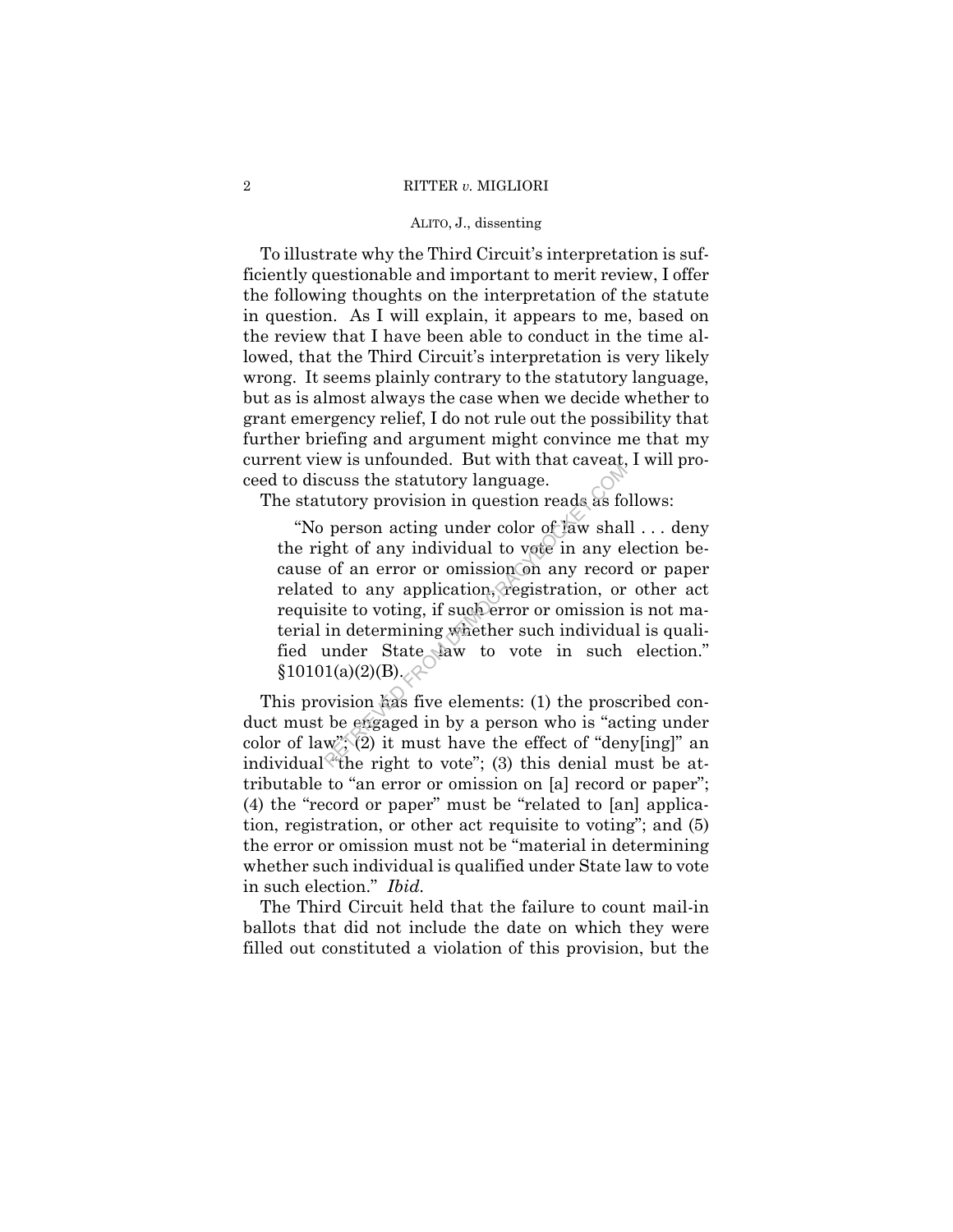Third Circuit made little effort to explain how its interpretation can be reconciled with the language of the statute. In my view, however, it appears that elements 2 and 5 are clearly not met.1

I will start with element 2. When a mail-in ballot is not counted because it was not filled out correctly, the voter is not denied "the right to vote." Rather, that individual's vote is not counted because he or she did not follow the rules for casting a ballot. "Casting a vote, whether by following the directions for using a voting machine or completing a paper ballot, requires compliance with certain rules." *Brnovich* v. *Democratic National Committee*, 594 U.S.  $\bigcirc$ ,  $\bigcirc$ ,  $\bigcirc$  (2021) (slip op., at 16). A registered voter who does not follow the rules may be unable to cast a vote for any number of reasons. A voter may go to the polling place on the wrong day or after the polls have closed. A voter may go to the wrong polling place and may not have time to reach the right place before it is too late. A voter who casts a mail-in ballot may send it to the wrong address. A State's refusal to count the votes of these voters does not constitute a denial of "the right to vote." Even the most permissive voting rules must contain some requirements, and the failure to follow those rules constitutes the forfeiture of the right to vote, not the denial of that right. c National Committee, 594 U.S.<br>
c National Committee, 594 U.S.<br>
t 16). A registered voter who does not<br>
be unable to cast a vote for any num<br>
oter may go to the polling place on the<br>
e polls have closed. A voter may go to

Element 5 weighs even more heavily against the Third Circuit's interpretation. This element requires that the error or omission be "material in determining whether such individual is qualified under State law to vote in such election." There is no reason why the requirements that must be met in order to register (and thus be "qualified") to vote should be the same as the requirements that must be met in order to cast a ballot that will be counted. Indeed, it

 $^1$ Elements 1 and 3 are satisfied, but for the reasons explained below, see n. 2, *infra*, the Third Circuit's interpretation is not consistent with the most natural reading of element 4.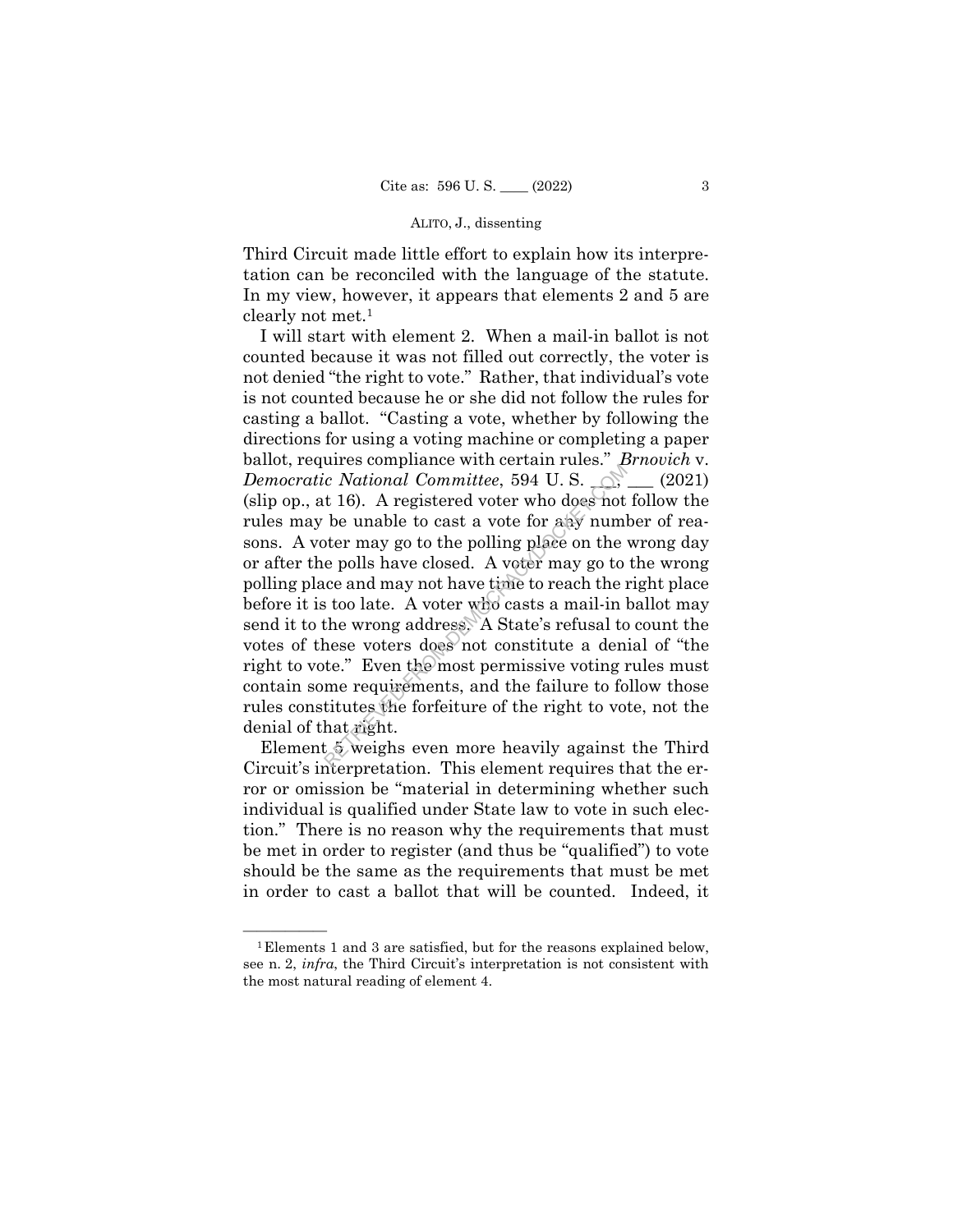would be silly to think otherwise. Think of the previously mentioned hypothetical voters whose votes were not counted because they did not follow the rules for casting a vote. None of the rules they violated—rules setting the date of an election, the location of the voter's assigned polling place, the address to which a mail-in ballot must be sent has anything to do with the requirements that must be met in order to establish eligibility to vote, and it would be absurd to judge the validity of voting rules based on whether they are material to eligibility.

Under Pennsylvania law, a person is qualified to vote if he or she is at least 18 years old on the day of the election, has been a citizen of the State for at least one month, has lived in the relevant election district for at least 30 days, and is not imprisoned for a felony. See 25 Pa. Cons. Stat. §1301 (2002). Other requirements must be met in order for a mail-in ballot to be counted. Among other things, a statute provides that a voter "*shall . . .* fill out, *date* and sign" a declaration printed on the outer security envelope in which the actual ballot is sealed. S. 422, 2020 Gen. Assem., Reg. Sess. (Pa.), codified at Pa. Stat. Ann., Tit. 25,  $\S 3150.16(a)$ (emphasis added); see also *Migliori* v. *Lehigh County Bd. of Elections*, No. 5:22–cv–0397 (ED Pa., Mar. 16, 2022), App. to Application 23a–24a. The Pennsylvania Supreme Court has held that the inclusion of the date on which the ballot was filled out is mandatory and that undated ballots cannot be counted, see *In re Canvass of Absentee and Mail-in Ballots of Nov. 3*, *2020 General Election*, 241 A. 3d 1058 (Pa. 2020), but the Third Circuit held that this state-law rule is preempted by  $52 \text{ U. S. C. } $10101(a)(2)(B)$  because the inclusion of a date is not material to the question whether a person is qualified to vote. is at least 18 years old on the day of the<br>a citizen of the State for at least one ne relevant election district for at least<br>imprisoned for a felony. See 25 Pa. (<br>02). Other requirements must be met in<br>pallot to be count

Can that possibly be correct? One may argue that the inclusion of a date does not serve any strong purpose and that a voter's failure to date a ballot should not cause the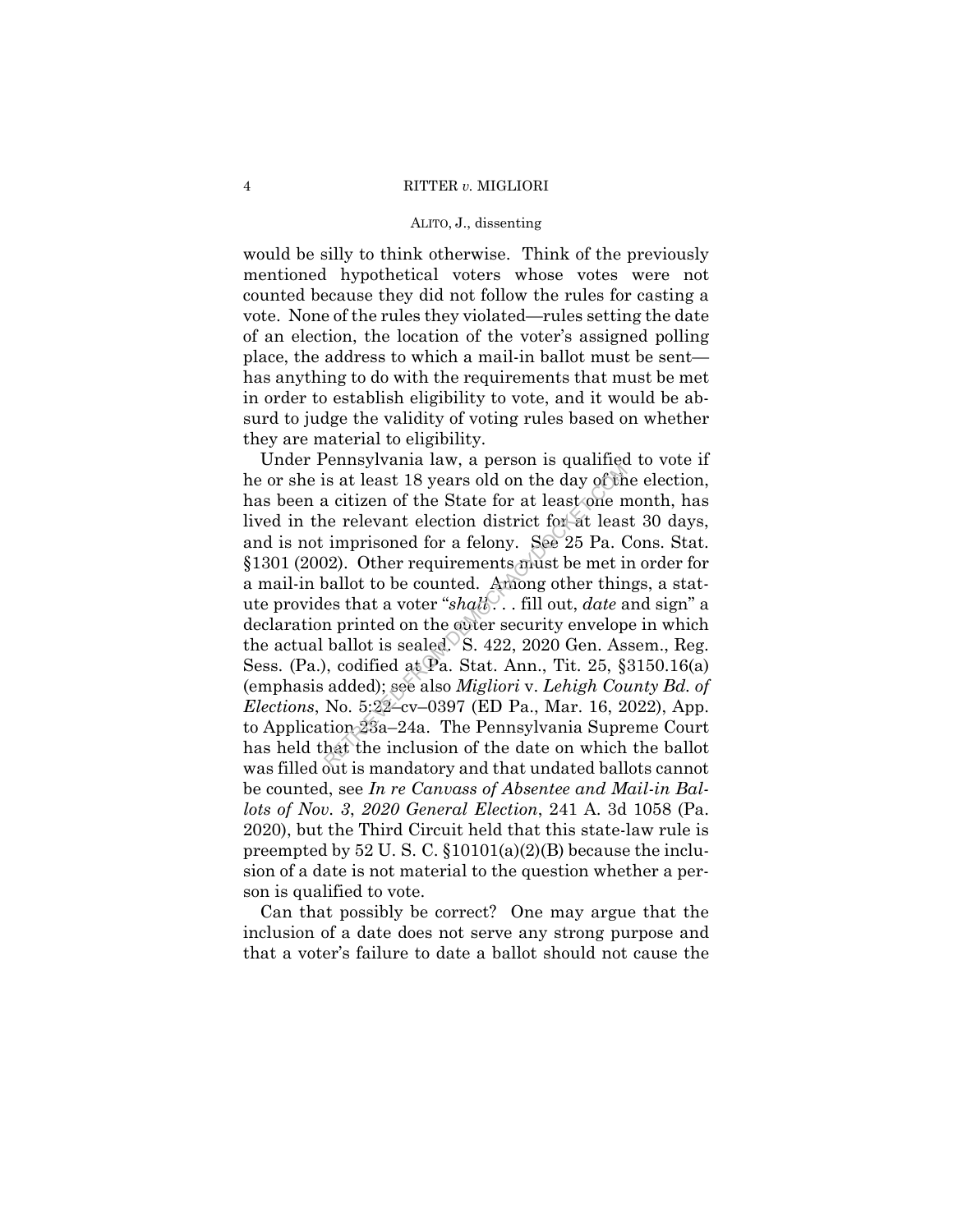ballot to be disqualified. But  $$10101(a)(2)(B)$  does not address that issue. It applies only to errors or omissions that are not material to the question whether a person is qualified to vote. It leaves it to the States to decide which voting rules should be mandatory.

The problem with the Third Circuit's interpretation can be illustrated by considering what would happen if it were applied to a mail-in voting rule that is indisputably important, namely, the requirement that a mail-in ballot be signed. Pa. Stat. Ann., Tit. 25, §3150.16(a). Suppose a voter did not personally sign his or her ballot but instead instructed another person to complete the ballot and sign it using the standard notation employed when a letter is signed for someone else: "p. p. John or Jane Doe." Or suppose that a voter, for some reason, typed his or her name instead of signing it. Those violations would be material in determining whether a ballot should be counted, but they would not be "material in determining whether such individual is qualified under State law to vote in such election." Therefore, under the Third Circuit's interpretation, a ballot signed by a third party and a ballot with a typed name rather than a signature would have to be counted. It seems most unlikely that this is what 52 U.S.C.  $$10101(a)(2)(B)$ means.2 another personally sign ins of net sance another person to complete the ballot is standard notation employed when a someone else: "p. p. John or Jane Doe a voter, for some reason, typed his or signing it. Those violations

 $2$ In light of what I have written about elements 2 and 5, it is unlikely that element 4 must be addressed, but for the sake of completeness, I will add that the language of that provision must be given a strained meaning in order to make it applicable to the validity of a rule about filling out a mail-in ballot. Element 4 demands that a "record or paper" must be "related to [an] application, registration, or other act requisite to voting." 52 U. S. C. §10101(a)(2)(B). A mail-in ballot is a "record or paper," and it does not appear to be related in any direct sense to any "application" or "registration," so the question is whether it is "related to" some "other act requisite to voting." But the casting of a ballot constitutes the act of voting. Indeed, the statute specifies that "the word 'vote' includes all action necessary to make a vote effective including . . .